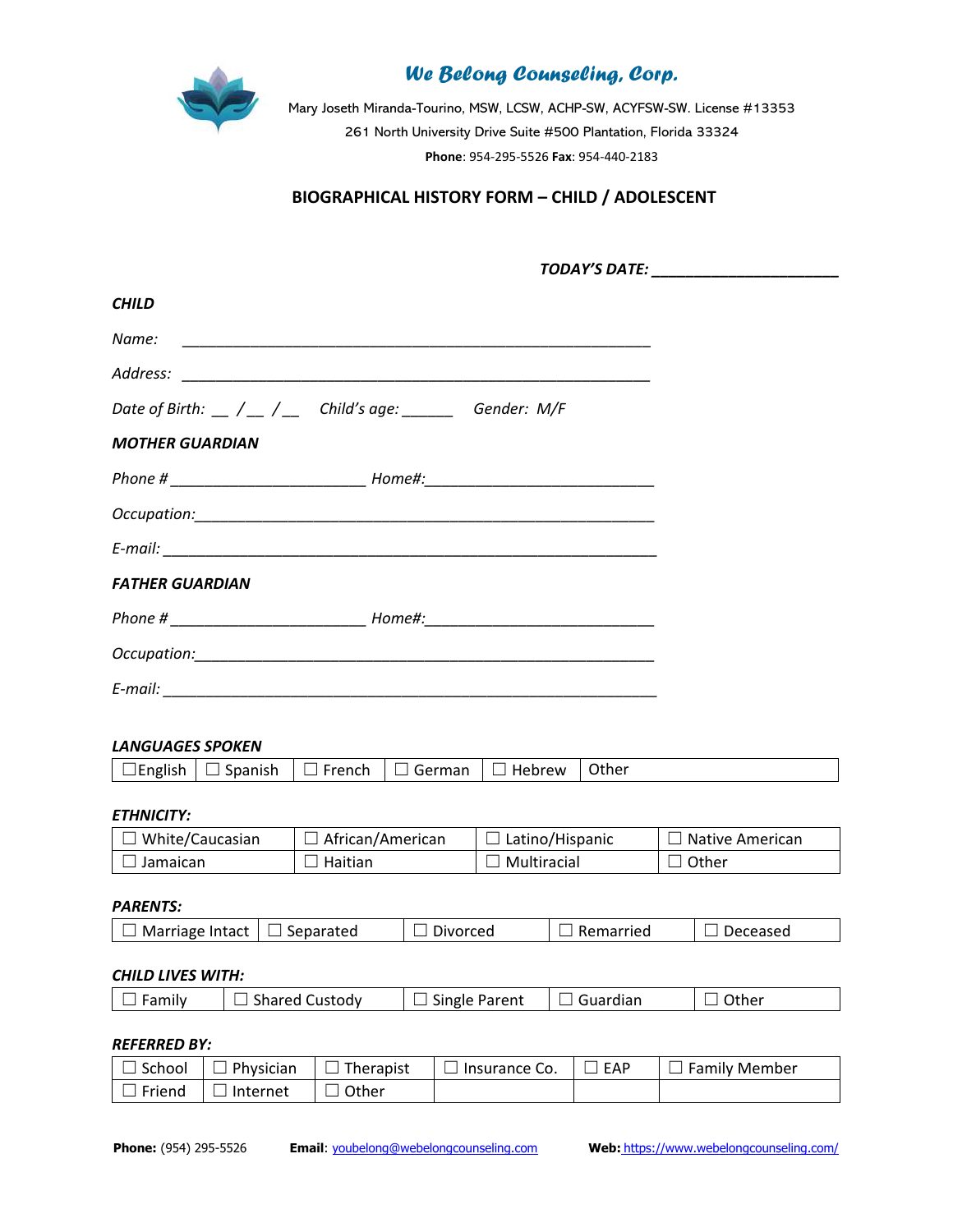

Mary Joseth Miranda-Tourino, MSW, LCSW, ACHP-SW, ACYFSW-SW. License #13353 261 North University Drive Suite #500 Plantation, Florida 33324 **Phone**: 954-295-5526 **Fax**: 954-440-2183

### *CHILD'S BIRTH*

| <b>Born Natural</b> | <b>Born C-Section</b> | <b>IVF</b> | <b>Birth Complications</b> |
|---------------------|-----------------------|------------|----------------------------|
| Adopted             | <b>Foster Child</b>   | Other      |                            |

#### *PRENATAL/NEONATAL:*

| <b>Healthy Mom</b> | Healthy Infant | <sup>1</sup> High Risk Preg. | ⊔ Labor Induced |
|--------------------|----------------|------------------------------|-----------------|
| Premature          | <b>NICU</b>    | Jaundiced                    | . Other         |

#### *INITIAL MEDICAL:*

| No Concerns        | Colicky                | Speech Delays | <b>Hearing Problems</b> |
|--------------------|------------------------|---------------|-------------------------|
| $\sqcup$ Allergies | <b>Chronic Illness</b> | Other         |                         |

#### *WHEN BABY:*

| ا Smiled often    | l Easy to soothe | Adapted well | Difficult to soothe |
|-------------------|------------------|--------------|---------------------|
| Excessively cried | . Other          |              |                     |

#### *WHAT AGE:*

| Sat alone      | Crawled      | Walked         | Combined words |
|----------------|--------------|----------------|----------------|
| Toilet Trained | Dressed Self | Homework Alone |                |

**\_\_\_\_\_\_\_\_\_\_\_\_\_\_\_\_\_\_\_\_\_\_\_\_\_\_\_\_\_\_\_\_\_\_\_\_\_\_\_\_\_\_\_\_\_\_\_\_\_\_\_\_\_\_\_\_\_\_\_\_\_\_\_\_\_\_\_\_\_\_\_\_\_\_\_\_\_\_\_\_\_\_\_\_ \_\_\_\_\_\_\_\_\_\_\_\_\_\_\_\_\_\_\_\_\_\_\_\_\_\_\_\_\_\_\_\_\_\_\_\_\_\_\_\_\_\_\_\_\_\_\_\_\_\_\_\_\_\_\_\_\_\_\_\_\_\_\_\_\_\_\_\_\_\_\_\_\_\_\_\_\_\_\_\_\_\_\_\_ \_\_\_\_\_\_\_\_\_\_\_\_\_\_\_\_\_\_\_\_\_\_\_\_\_\_\_\_\_\_\_\_\_\_\_\_\_\_\_\_\_\_\_\_\_\_\_\_\_\_\_\_\_\_\_\_\_\_\_\_\_\_\_\_\_\_\_\_\_\_\_\_\_\_\_\_\_\_\_\_\_\_\_\_ \_\_\_\_\_\_\_\_\_\_\_\_\_\_\_\_\_\_\_\_\_\_\_\_\_\_\_\_\_\_\_\_\_\_\_\_\_\_\_\_\_\_\_\_\_\_\_\_\_\_\_\_\_\_\_\_\_\_\_\_\_\_\_\_\_\_\_\_\_\_\_\_\_\_\_\_\_\_\_\_\_\_\_\_**

#### *CONCERNS DURING INFANCY:*

#### *WHEN TODDLER:*

| $\vdash \Box$ Compliant   | <b>Quiet</b>     | $\sqcup$ Stubborn   | $\Box$ Independent | $\Box$ Aggressive |
|---------------------------|------------------|---------------------|--------------------|-------------------|
| $\vert \; \vert$ Friendly | $\Box$ Shy/Timid | $\Box$ Affectionate | ⊿ Other            |                   |

#### *KINDERGARDEN BEGAN:*

| On<br>Time<br>_<br>_______ | . .<br>$\Box$ Delayed | Repeated | ገther<br>___ |
|----------------------------|-----------------------|----------|--------------|
|                            |                       |          |              |

#### *CURRENT SCHOOL INFORMATION:*

| <b>School name:</b><br>Public<br><b>Private</b><br>Grade: |
|-----------------------------------------------------------|
|-----------------------------------------------------------|

### *PEER INTERACTION*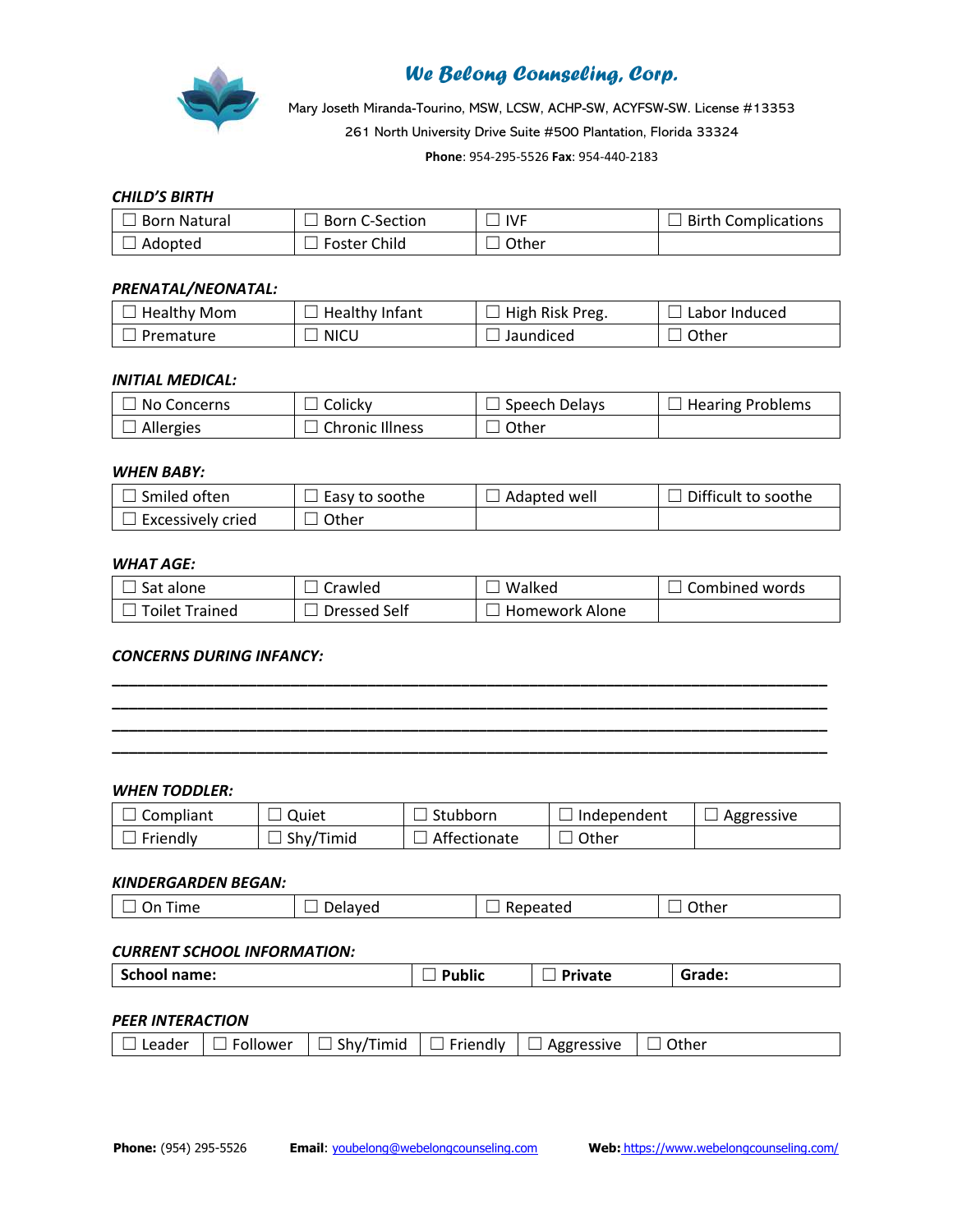

Mary Joseth Miranda-Tourino, MSW, LCSW, ACHP-SW, ACYFSW-SW. License #13353 261 North University Drive Suite #500 Plantation, Florida 33324 **Phone**: 954-295-5526 **Fax**: 954-440-2183

### *CHILD'S EXPERIENCES*

| Bullied by peers       | Abused            | Had losses |
|------------------------|-------------------|------------|
| $\Box$ Sibling rivalry | . Skipping school | Other      |

#### *DEVELOPMENTAL*

| Speech Delay           | Diff. Hearing   | Language Delay | Visual Problems |
|------------------------|-----------------|----------------|-----------------|
| <b>Emotional Delav</b> | Social Problems | Other          |                 |

#### *EDUCATIONAL*

| $\Box$ Reading Issues | $\Box$ Writing Problems | Math Challenges | $\Box$ ADHD symptoms |
|-----------------------|-------------------------|-----------------|----------------------|
| Current IEP           | J Accommodations        | Other           |                      |

#### *BEHAVIORAL*

| <b>Biting</b> | Hitting                | antrums         | <b>Bullying</b> |
|---------------|------------------------|-----------------|-----------------|
| Rebelling     | <b>Fighting</b><br>$-$ | <b>Stealing</b> | Other           |

### **EMOTIONAL**

| Anxiety                       | $\Box$ Frustration Problems | Over-Reactive | ⊥ Over-Sensitive |
|-------------------------------|-----------------------------|---------------|------------------|
| $\Box$ Diff. Adjusting $\Box$ | $\Box$ Diff. Sharing        | Other         |                  |

#### *CURRENT TIME*

| l Play Alone            | Play w/ Sibling | Play w/Peers | Play w/Adults |
|-------------------------|-----------------|--------------|---------------|
| Which is more frequent? |                 |              |               |

**\_\_\_\_\_\_\_\_\_\_\_\_\_\_\_\_\_\_\_\_\_\_\_\_\_\_\_\_\_\_\_\_\_\_\_\_\_\_\_\_\_\_\_\_\_\_\_\_\_\_\_\_\_\_\_\_\_\_\_\_\_\_\_\_\_\_\_\_\_\_\_\_\_\_\_\_\_\_\_\_\_\_\_\_ \_\_\_\_\_\_\_\_\_\_\_\_\_\_\_\_\_\_\_\_\_\_\_\_\_\_\_\_\_\_\_\_\_\_\_\_\_\_\_\_\_\_\_\_\_\_\_\_\_\_\_\_\_\_\_\_\_\_\_\_\_\_\_\_\_\_\_\_\_\_\_\_\_\_\_\_\_\_\_\_\_\_\_\_ \_\_\_\_\_\_\_\_\_\_\_\_\_\_\_\_\_\_\_\_\_\_\_\_\_\_\_\_\_\_\_\_\_\_\_\_\_\_\_\_\_\_\_\_\_\_\_\_\_\_\_\_\_\_\_\_\_\_\_\_\_\_\_\_\_\_\_\_\_\_\_\_\_\_\_\_\_\_\_\_\_\_\_\_ \_\_\_\_\_\_\_\_\_\_\_\_\_\_\_\_\_\_\_\_\_\_\_\_\_\_\_\_\_\_\_\_\_\_\_\_\_\_\_\_\_\_\_\_\_\_\_\_\_\_\_\_\_\_\_\_\_\_\_\_\_\_\_\_\_\_\_\_\_\_\_\_\_\_\_\_\_\_\_\_\_\_\_\_**

#### *CURRENT ACTIVITIES:*

#### *CHILD'S SUBSTANCE USE (PAST 30 DAYS)*

| l Caffeine   | Cigarettes         | Alcohol      | Marijuana |
|--------------|--------------------|--------------|-----------|
| Prescription | : Over the Counter | Street Drugs | ⊿ Other   |

**\_\_\_\_\_\_\_\_\_\_\_\_\_\_\_\_\_\_\_\_\_\_\_\_\_\_\_\_\_\_\_\_\_\_\_\_\_\_\_\_\_\_\_\_\_\_\_\_\_\_\_\_\_\_\_\_\_\_\_\_\_\_\_\_\_\_\_\_\_\_\_\_\_\_\_\_\_\_\_\_\_\_\_\_ \_\_\_\_\_\_\_\_\_\_\_\_\_\_\_\_\_\_\_\_\_\_\_\_\_\_\_\_\_\_\_\_\_\_\_\_\_\_\_\_\_\_\_\_\_\_\_\_\_\_\_\_\_\_\_\_\_\_\_\_\_\_\_\_\_\_\_\_\_\_\_\_\_\_\_\_\_\_\_\_\_\_\_\_ \_\_\_\_\_\_\_\_\_\_\_\_\_\_\_\_\_\_\_\_\_\_\_\_\_\_\_\_\_\_\_\_\_\_\_\_\_\_\_\_\_\_\_\_\_\_\_\_\_\_\_\_\_\_\_\_\_\_\_\_\_\_\_\_\_\_\_\_\_\_\_\_\_\_\_\_\_\_\_\_\_\_\_\_ \_\_\_\_\_\_\_\_\_\_\_\_\_\_\_\_\_\_\_\_\_\_\_\_\_\_\_\_\_\_\_\_\_\_\_\_\_\_\_\_\_\_\_\_\_\_\_\_\_\_\_\_\_\_\_\_\_\_\_\_\_\_\_\_\_\_\_\_\_\_\_\_\_\_\_\_\_\_\_\_\_\_\_\_**

#### *AMOUNT / FREQUENCY SUBSTANCE USE*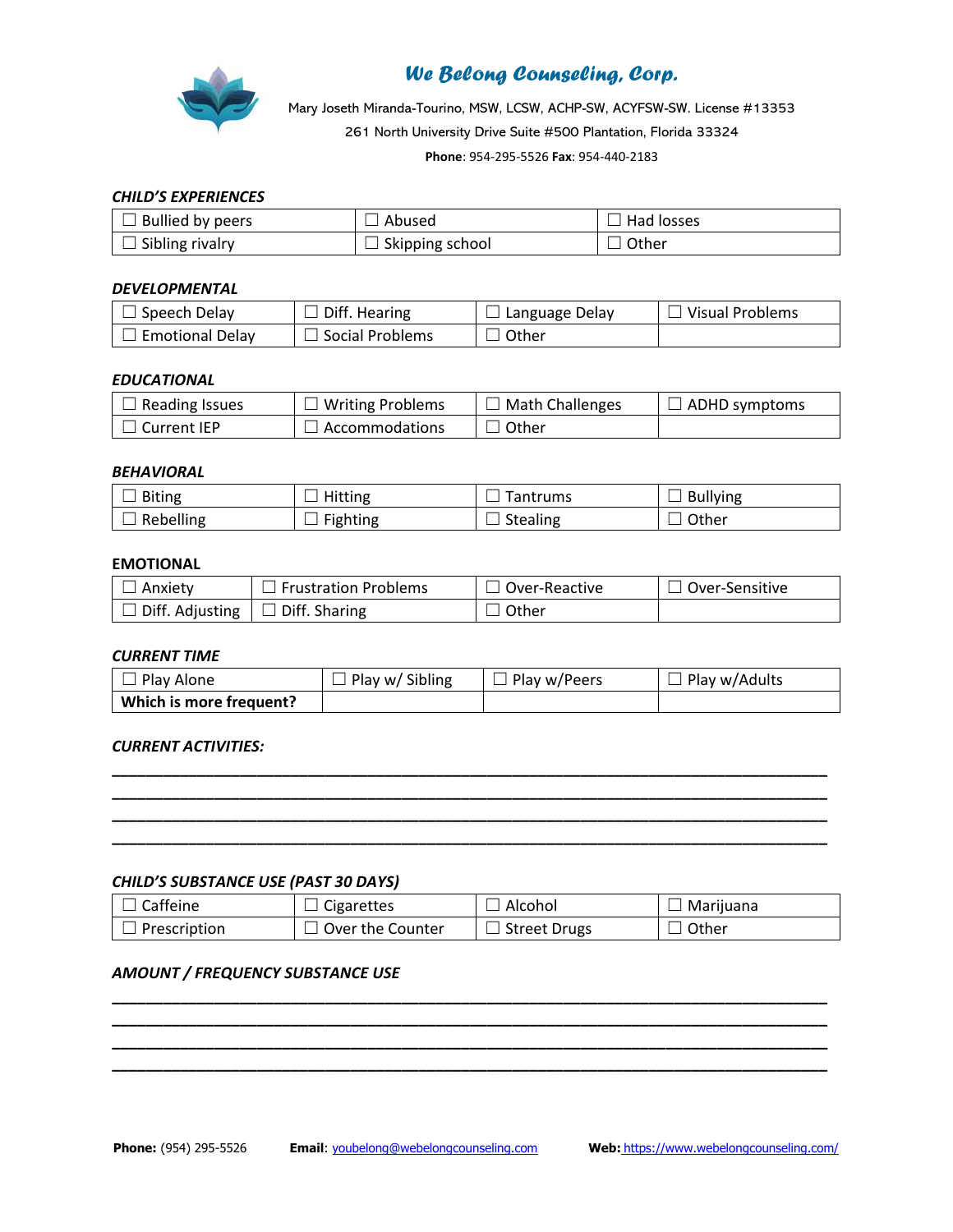

Mary Joseth Miranda-Tourino, MSW, LCSW, ACHP-SW, ACYFSW-SW. License #13353 261 North University Drive Suite #500 Plantation, Florida 33324 Phone: 954-295-5526 Fax: 954-440-2183

PSYCHOLOGIC HISTORY **INDIVIDUAL THERAPY:** 

**FAMILY THERAPY:** 

**GROUP THERAPY:** 

**PSYCHIATRIC HISTORY:** 

**DIAGNOSIS KNOWN:** 

**HISTORY OF SUICIDAL THOUGHTS:** 

**HISTORY OF SUICIDAL ATTEMPTS:** 

PSYCHIATRIC E.R. VISIT: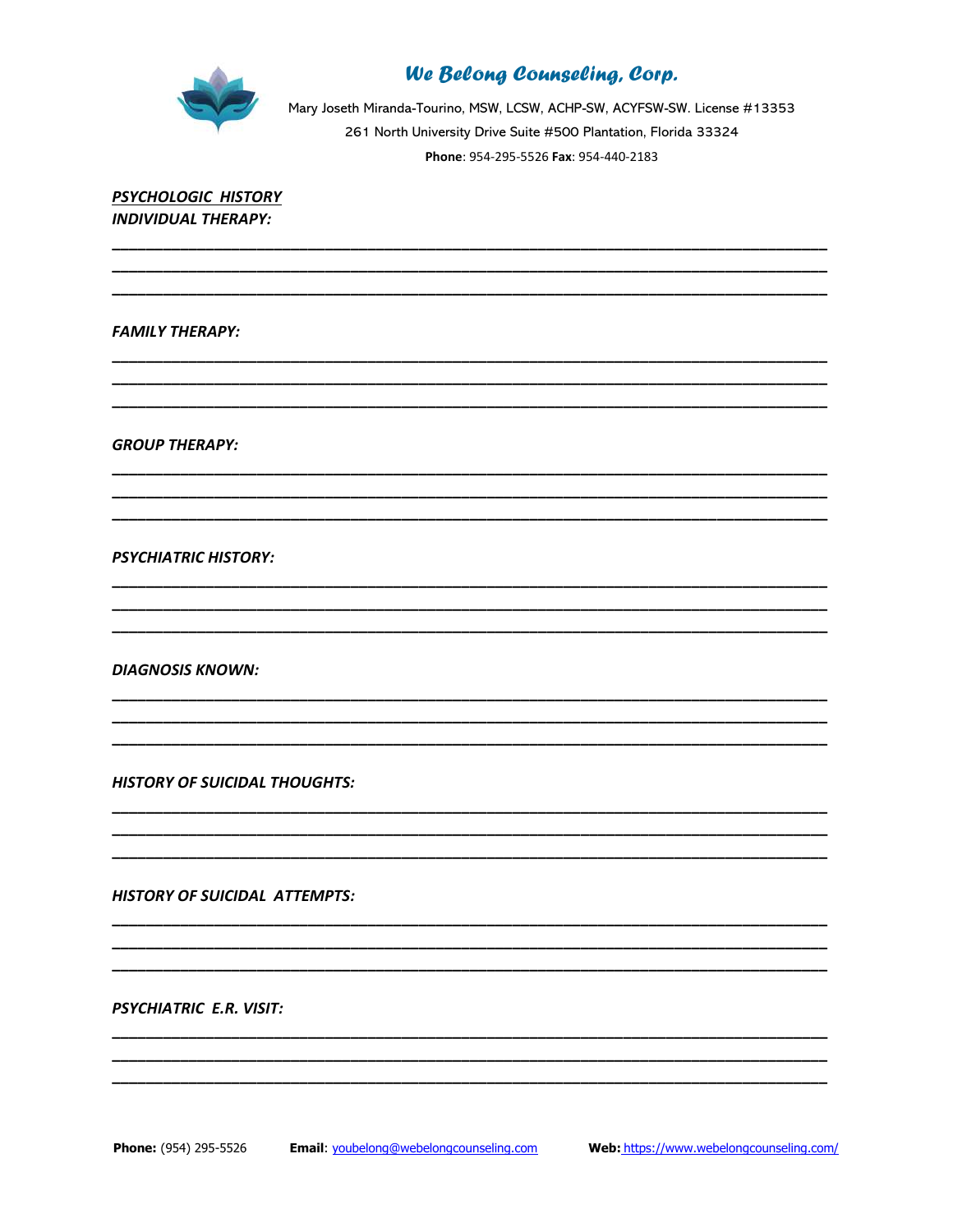

Mary Joseth Miranda-Tourino, MSW, LCSW, ACHP-SW, ACYFSW-SW. License #13353 261 North University Drive Suite #500 Plantation, Florida 33324 Phone: 954-295-5526 Fax: 954-440-2183

### **MEDICAL HISTORY**

| <b>PEDIATRICIAN'S NAME:</b>               |
|-------------------------------------------|
| <b>PEDIATRICIAN #:</b>                    |
|                                           |
| $\frac{-1}{-1}$<br><b>LAST DR. VISIT:</b> |
|                                           |
| <b>RESULTS OF EXAM:</b>                   |
|                                           |
|                                           |
|                                           |
| <b>MEDICAL CONCERNS:</b>                  |
|                                           |
|                                           |
|                                           |
| <b>MAJOR ILLNESSES:</b>                   |
|                                           |
|                                           |
|                                           |
| <b>MEDICAL HOSPITALIZATIONS:</b>          |
|                                           |
|                                           |
|                                           |
| <b>SURGERIES:</b>                         |
|                                           |
|                                           |
|                                           |
|                                           |
| <b>MEDICAL CHALLENGES:</b>                |
| <b>SLEEP PROBLEMS:</b>                    |
|                                           |
|                                           |
|                                           |
| <b>EATING PROBLEMS:</b>                   |
|                                           |
|                                           |
|                                           |
| <b>SPECIALISTS:</b>                       |
|                                           |
|                                           |
|                                           |
|                                           |

Phone: (954) 295-5526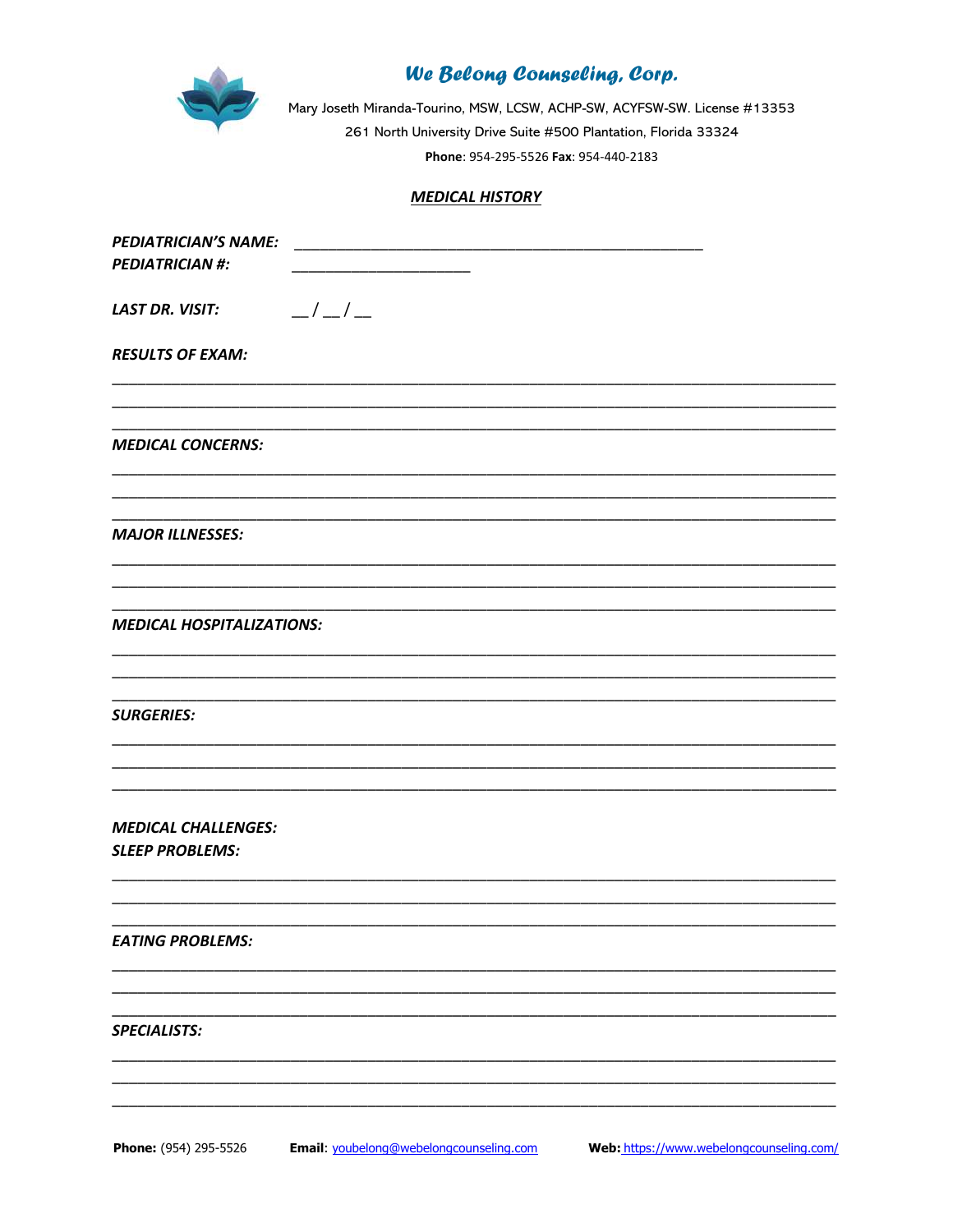

Mary Joseth Miranda-Tourino, MSW, LCSW, ACHP-SW, ACYFSW-SW. License #13353 261 North University Drive Suite #500 Plantation, Florida 33324 Phone: 954-295-5526 Fax: 954-440-2183

#### **FAMILY MEDICAL HISTORY:**

**CURRENT MEDICATION:** 

**DOSAGE:** 

**TIMES PER DAY:** 

**FOR TREATMENT OF:** 

**LEGAL HISTORY:** 

**HISTORY OF ABUSE?:** 

**CHILD'S SOCIAL NETWORK/SUPPORT:** 

**CHILD'S RELIGIOUS AFFILIATION:** 

IS RELIGIOUS AFFILIATION IMPORTANT TO YOU?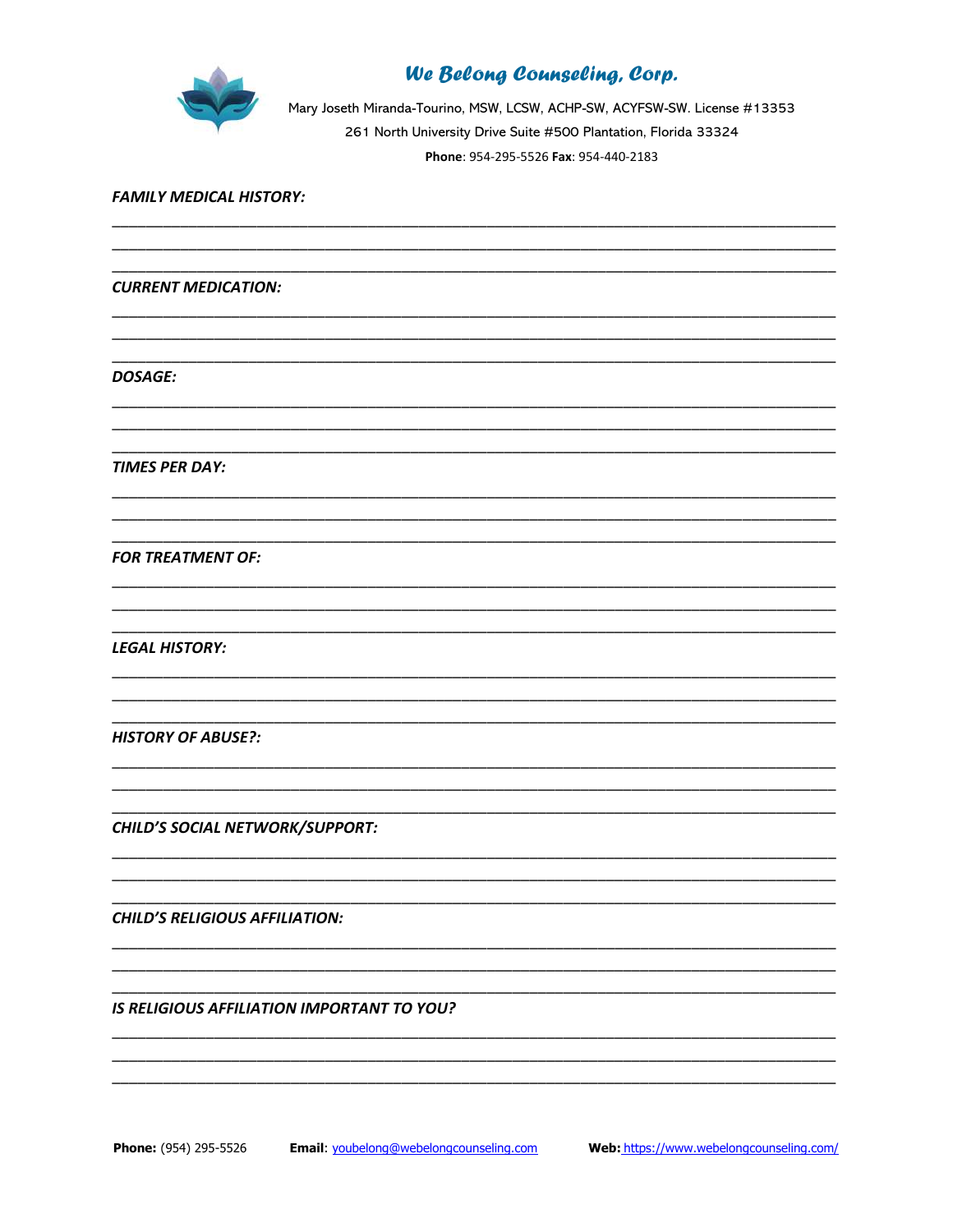

Mary Joseth Miranda-Tourino, MSW, LCSW, ACHP-SW, ACYFSW-SW. License #13353 261 North University Drive Suite #500 Plantation, Florida 33324 Phone: 954-295-5526 Fax: 954-440-2183

#### **REASONS FOR YOU VISIT:**

**HOW LONG HAS THE PROBLEM PERSISTED:** 

**CONDITIONS WHICH WORSEN THE PROBLEM:** 

**CONDITIONS WHICH IMPROVE THE PROBLEM:** 

**WHAT ARE YOUR THERAPY GOALS?** 

**WHAT ARE YOUR EXPECTATIONS?** 

**CHILD'S STRENGHTS:** 

**CHILD'S WEAKNESSES:** 

#### **LOSES TEMPER EASILY:**

| Never                      | Rarely | Sometimes | Frequently |  |
|----------------------------|--------|-----------|------------|--|
| <b>ARGUES WITH ADULTS:</b> |        |           |            |  |
| Never                      | Rarely | Sometimes | Frequently |  |
| <b>IRRITATES PEOPLE:</b>   |        |           |            |  |
| Never                      | Rarely | Sometimes | Frequently |  |
| <b>EXTERNALIZES BLAME:</b> |        |           |            |  |
| Never                      | Rarely | Sometimes | Frequently |  |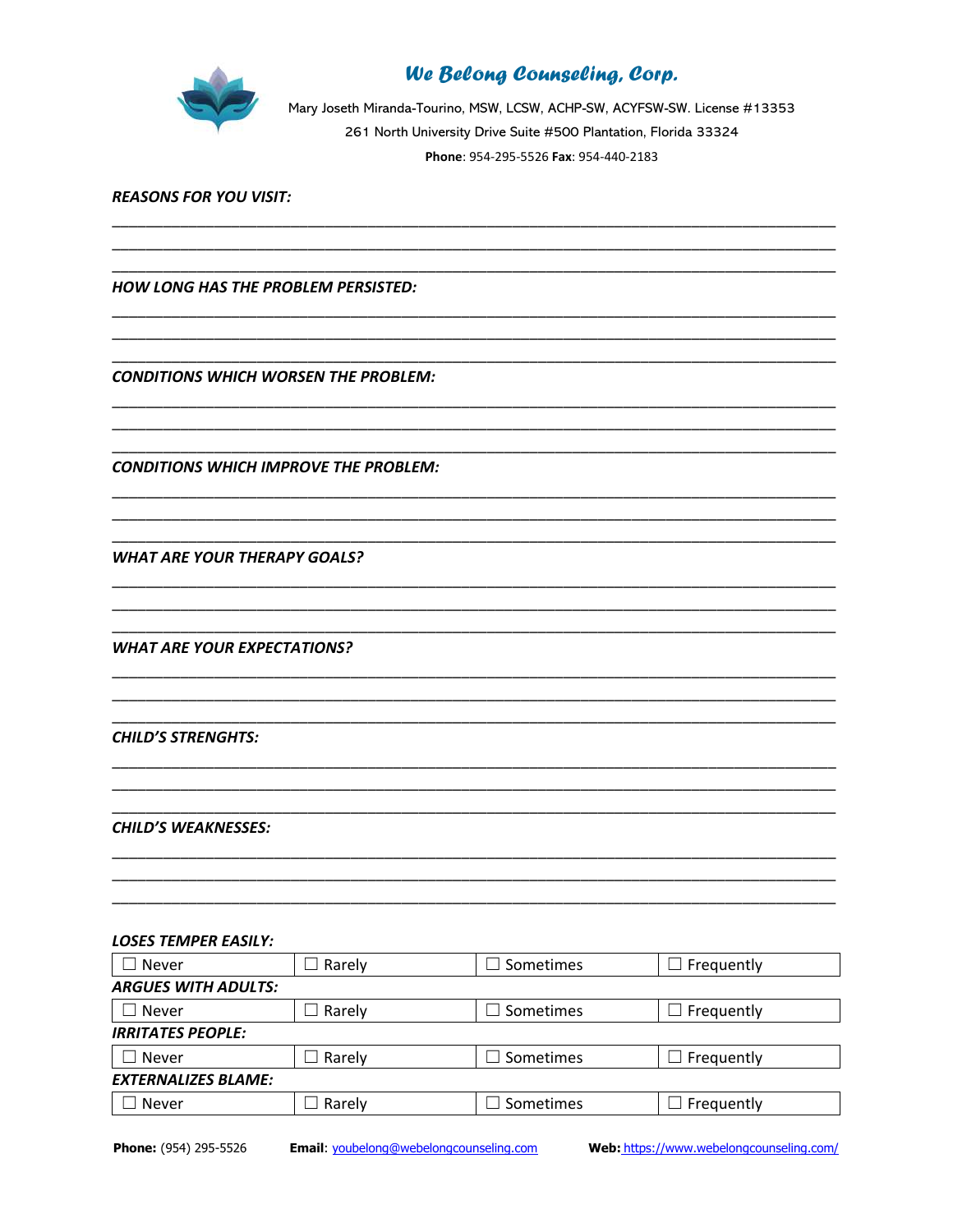

Mary Joseth Miranda-Tourino, MSW, LCSW, ACHP-SW, ACYFSW-SW. License #13353 261 North University Drive Suite #500 Plantation, Florida 33324 **Phone**: 954-295-5526 **Fax**: 954-440-2183

| <b>EASILY ANNOYED:</b>    |                                    |                       |                   |
|---------------------------|------------------------------------|-----------------------|-------------------|
| $\exists$ Never           | Rarely                             | $\Box$ Sometimes      | $\Box$ Frequently |
| TRUANT AT SCHOOL:         |                                    |                       |                   |
| $\sqsupset$ Never         | Rarely                             | $\sqsupset$ Sometimes | $\Box$ Frequently |
| <b>HYPERACTIVE:</b>       |                                    |                       |                   |
| $\Box$ Never              | Rarely                             | $\exists$ Sometimes   | $\Box$ Frequently |
| <b>LOSES THINGS:</b>      |                                    |                       |                   |
| $\Box$ Never              | $\Box$ Rarely                      | $\Box$ Sometimes      | $\Box$ Frequently |
| <b>EASILY DISTRACTED:</b> |                                    |                       |                   |
| $\Box$ Never              | $\Box$ Rarely                      | $\exists$ Sometimes   | $\Box$ Frequently |
| <b>INTERRUPTS OTHERS:</b> |                                    |                       |                   |
| $\Box$ Never              | Rarely                             | $\Box$ Sometimes      | $\Box$ Frequently |
| <b>POOR GRADES:</b>       |                                    |                       |                   |
| $\Box$ Never              | Rarely                             | Sometimes             | $\Box$ Frequently |
| <b>EXPELLED:</b>          |                                    |                       |                   |
| $\Box$ Never              | Rarely                             | □ Sometimes           | $\Box$ Frequently |
| <b>DRUG ABUSE:</b>        |                                    |                       |                   |
| $\Box$ Never              | Rarely                             | Sometimes             | Frequently        |
| AVOIDANT/SHY:             |                                    |                       |                   |
| $\sqsupset$ Never         | Rarely                             | □ Sometimes           | $\Box$ Frequently |
| ANXIOUS/NERVOUS:          |                                    |                       |                   |
| $\Box$ Never              | Rarely                             | □ Sometimes           | $\Box$ Frequently |
| <b>DEPRESSION:</b>        |                                    |                       |                   |
| Never                     | Rarely                             | Sometimes             | $\Box$ Frequently |
| <b>FATIGUED:</b>          |                                    |                       |                   |
| $\Box$ Never              | Rarely                             | $\exists$ Sometimes   | $\Box$ Frequently |
| <b>EXCESSIVE WORRY:</b>   |                                    |                       |                   |
| Never                     | Rarely                             | Sometimes             | $\Box$ Frequently |
| <b>SLEEP PROBLEM:</b>     |                                    |                       |                   |
| $\sqsupset$ Never         | Rarely                             | $\exists$ Sometimes   | $\Box$ Frequently |
| <b>PANIC ATTACKS:</b>     |                                    |                       |                   |
| Never                     | $\Box$ Rarely                      | $\exists$ Sometimes   | $\Box$ Frequently |
| <b>MOOD SHIFTS:</b>       |                                    |                       |                   |
| Never                     | Rarely<br>$\overline{\phantom{a}}$ | Sometimes             | $\Box$ Frequently |
| <b>MEDICAL AILMENTS:</b>  |                                    |                       |                   |
| Never                     | $\Box$ Rarely                      | $\Box$ Sometimes      | $\Box$ Frequently |
| <b>SIBLING RIVALRY:</b>   |                                    |                       |                   |
| Never                     | Rarely                             | $\Box$ Sometimes      | $\Box$ Frequently |
| <b>PHOBIAS / FEARS:</b>   |                                    |                       |                   |
| Never                     | Rarely                             | $\exists$ Sometimes   | $\Box$ Frequently |